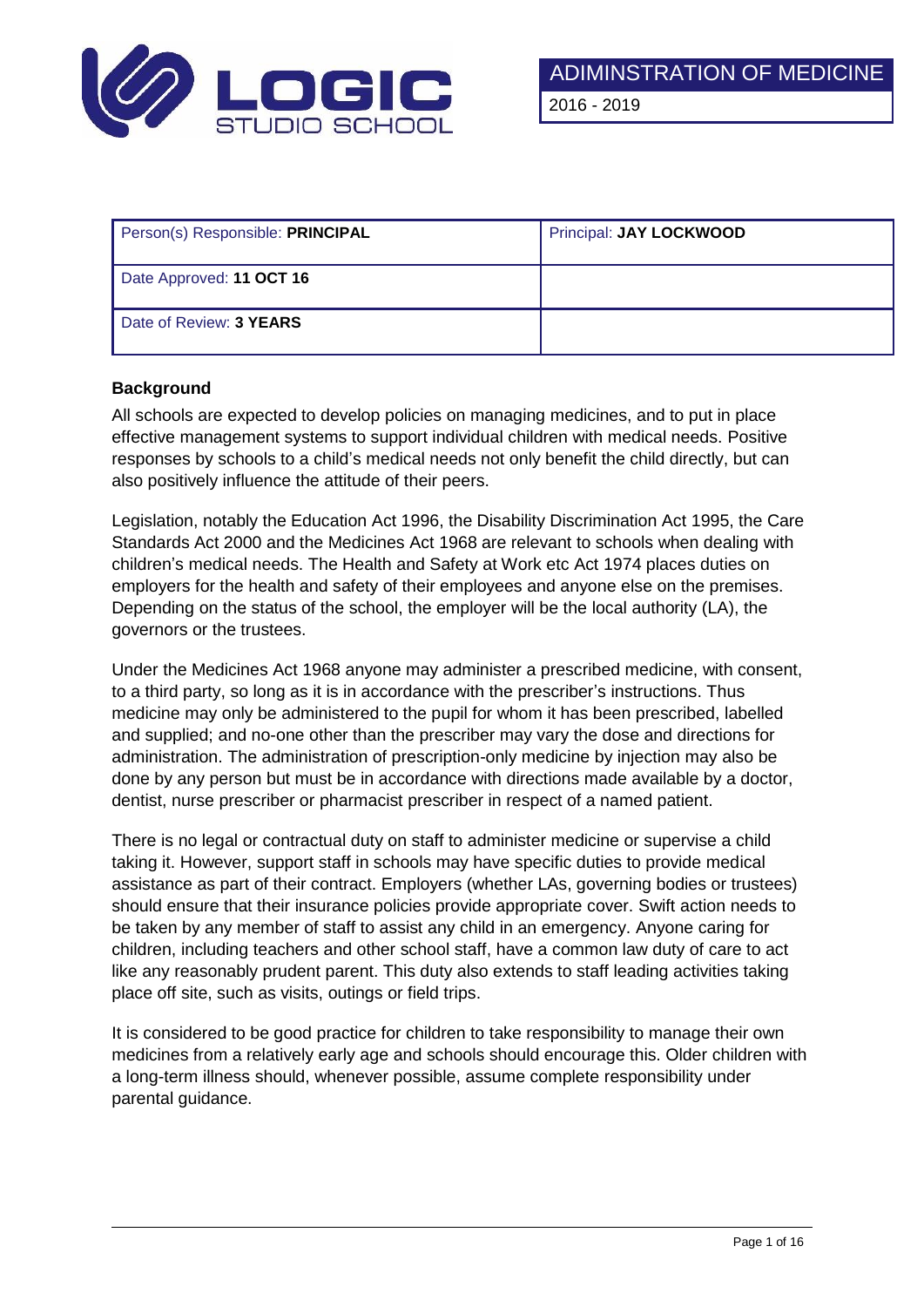

# **ADMINISTRATION OF MEDICINES POLICY**

## **Introduction**

Schools are expected to develop policies on managing medicines, and to put in place effective management systems to support individual children with medical needs. At Logic Studio School we believe that positive responses to a child's medical needs will not only benefit the child directly, but can also positively influence the attitude of their peers.

All members of staff have a duty to maintain professional standards of care and to ensure that our pupils are safe. In response to the Equality Act 2010, we make reasonable adjustments for disabled school users, including those with medical needs, and we plan strategically to improve access over time. We also make reasonable adjustments to enable pupils with medical needs to participate fully in all areas of school life including educational visits and sporting activities.

There is no legal or contractual duty on staff to administer medicine or supervise a child taking it. However, some support staff at Logic Studio School do have specific duties to provide medical assistance as part of their contract. In an emergency, swift action must be taken by any member of staff to assist any child and teachers and school staff have a common law duty of care to act like any reasonably prudent parent. This duty also extends to staff leading activities taking place off site, such as visits, outings or field trips.

At Logic Studio School we believe that children should take responsibility to manage their own medicines if they are able to and, whenever possible, assume complete responsibility under parental guidance.

This policy statement must be considered in conjunction with the school's health and safety policy.

#### **Objectives and targets**

The purpose of this policy is to put into place effective management systems and arrangements to support those children with medical needs in our school and to provide clear guidance for staff and parents/carers on the administration of medicines so that all children with a medical requirement can be cared for well while in the school.

#### **Action plan**

For any child who will need to have medicine administered at school on a regular basis a personal **Healthcare plan** (see appendix 5) will be drawn up in consultation with the school, parents/carers and health professionals. The healthcare plan will outline the child's needs and the level of support required in school. It will be reviewed at least annually.

Under the Management of Health and Safety at Work Regulations 1999 covering the administration of medicines no child under 16 will be given medicines without their parent's written consent so any parent wishing their child to have medication administered must complete the form '**Parent request for school to administer medication**' (see appendix 1). The principal must agree in writing to the request by completing the form '**Principal/head of**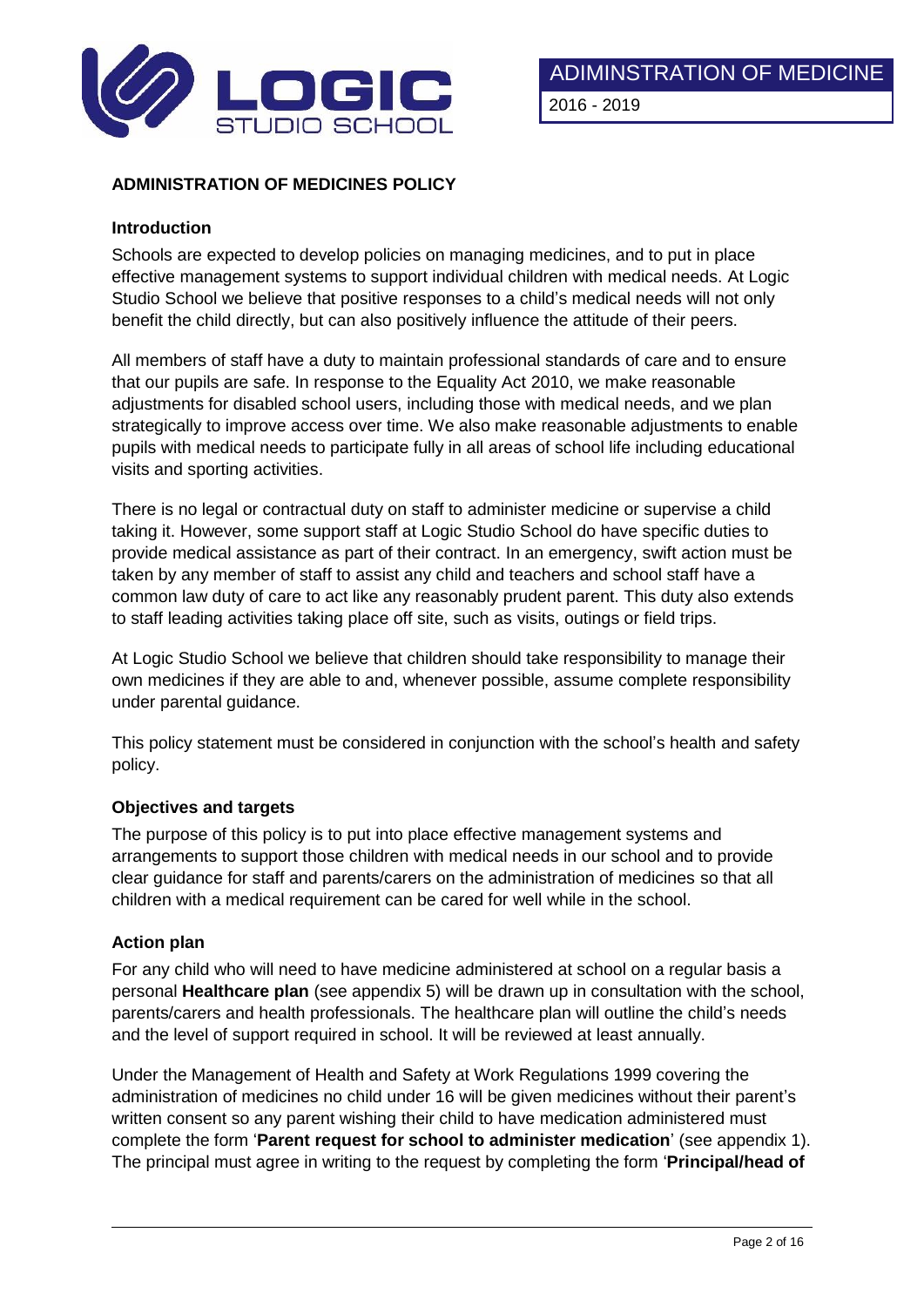

**setting agreement to administer medication**' (see appendix 6) before any administration of medication takes place.

Children may administer, their own medicines if they are considered able to do so and if the parent has completed the form '**Request to self-administer medication**' (see appendix 2). If this is the case, then staff must supervise the action. Children cannot carry with them prescribed or non- prescribed medication. The exceptions if the form has been completed are: epi pen, inhaler and insulin.

If a child refuses to take medicine, staff must not force them to do so, but should note this in the records along with the reasons for refusal and any action then taken by the staff member. Parents will be informed of the refusal as soon as possible on the same day. If a refusal to take medicines results in an emergency, the school's emergency procedures should be followed – See '**Contacting emergency services**' (appendix 4).

Children with medical needs have the same rights of admission to school as other children, and cannot generally be excluded from school for medical reasons. Occasionally though a pupil's presence on the school site represents a serious risk to the health or safety of other pupils, or school staff, and the principal may send the pupil home that day after consultation with the parents. This is not an exclusion and may only be done for medical reasons.

## **Roles and responsibilities: school staff**

The principal, in consultation with the governing body, staff, parents/carers, health professionals and the local authority (LA) – where the LA is the employer – will decide how our school can assist a child with medical needs. The principal is responsible for:

- Implementing the policy on a daily basis.
- Ensuring that the procedures are understood and implemented.
- Ensuring appropriate training is provided.
- Making sure that there is effective communication with parents/carers, pupils, staff and all relevant health professionals concerning pupils' health needs.
- Determining if medication is to be administered in school, and by whom, following consultation with staff. Ensuring that all members of staff are aware of the school's planned emergency procedures in the event of medical needs.

Staff, including supply staff, will be informed of any pupil's medical needs where this is relevant and of any changes to their needs as and when they might arise. All staff, parents and pupils will be informed of the designated person with responsibility for medical care.

All medicine will normally be administered during breaks and lunchtimes. If, for medical reasons, medicine has to be taken during the day, arrangements will be made for the medicine to be administered at other prescribed times. Pupils will be told where their medication is kept and who will administer it.

Any member of staff giving medicine to a pupil should check on each occasion: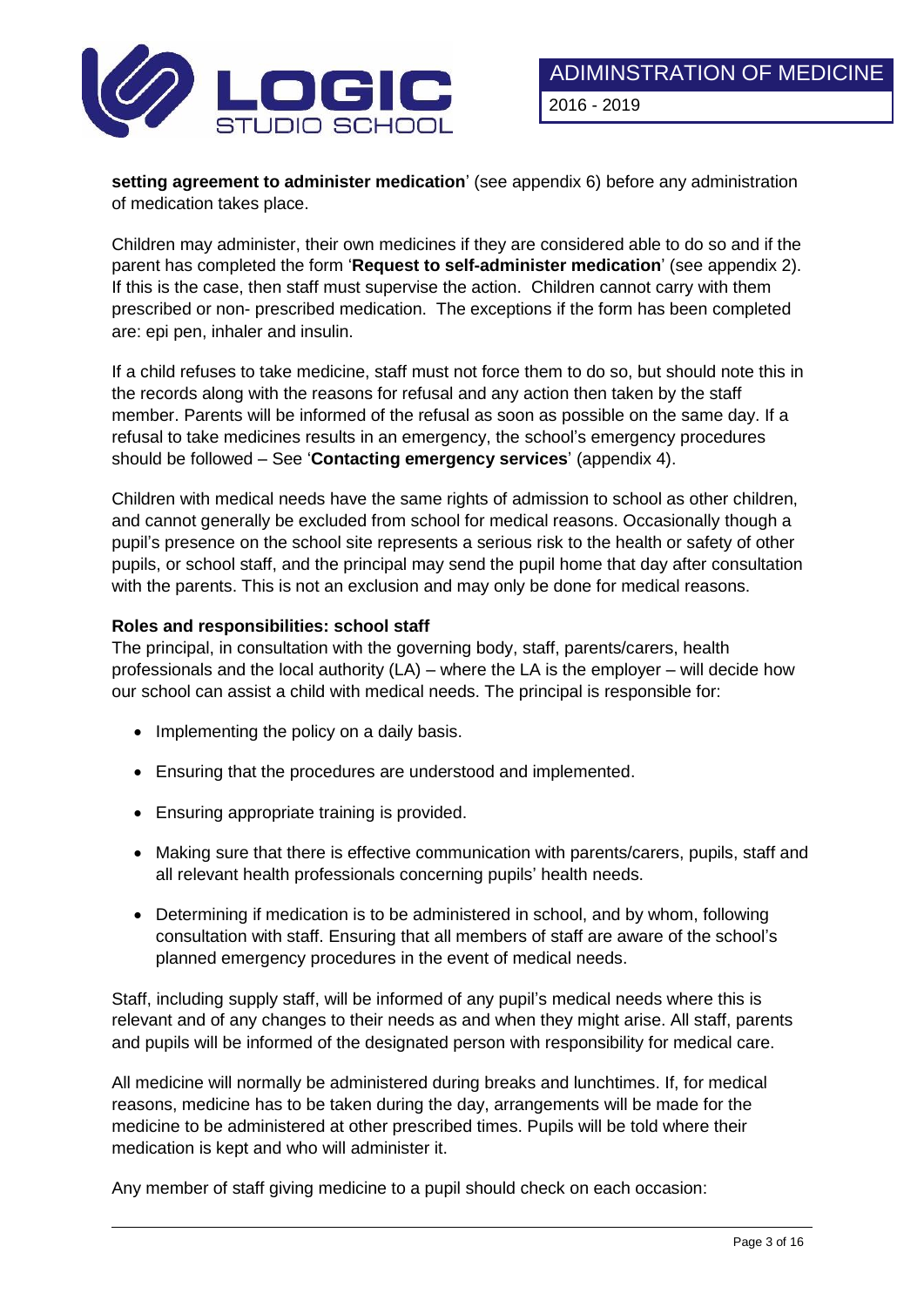

- Name of pupil.
- Written instructions provided by the parents/carers or doctor.
- Prescribed dose.
- Expiry date of the medication and of the request to administer it.
- That permission has been granted by the principal to administer medication to the child.

If in doubt about any procedure, staff should not administer the medicines but check with the parents or a health professional before taking further action. If staff have any other concerns related to administering medicine to a particular child, the issue should be discussed with the parent, if appropriate, or with a health professional attached to the school.

Staff must also complete and sign the form **School record of the administration of medication** (see appendix 3) each time they give medicine to a child. If the circumstances require an intimate or invasive treatment then this will only take place at the discretion of the principal and governors, with written permission from the parents/carers and only under exceptional circumstances. Two adults, one of the same gender as the child, must be present for the administration of such treatment. Cases will be agreed and reviewed on an annual basis. All such treatments will be recorded.

School staff involved in the administration of medicines will receive training and advice from health professionals. Training for all staff will be offered on a range of medical needs, including any resultant learning needs as and when appropriate. Details of all training will be recorded on the **Staff training record – administration of medication** (see appendix 8).

School staff will undertake a risk assessment to ensure the safety of all participants in educational visits and to enable, as far as possible, all pupils to have access to all activities and areas of school life. No decision about a child with medical needs attending/ not attending a school visit will be taken without prior consultation with parents/carers. The same will apply for residential visits and sufficient essential medicines and appropriate health care plans will be taken and controlled by the member of staff supervising the visit. If additional supervision is required for activities, eg swimming, we may request the assistance of the parent/carer.

## **Roles and responsibilities: parents/carers**

At Logic we expect parents/carers to administer medication to their children at home if at all possible. No medication will be administered without prior written permission from the parents/carers including written medical authority if the medicine needs to be altered. A '**Parent request for school to administer medication'** form must be completed (see appendix 1).

It is the responsibility of parents/carers to:

• Inform the school of their child's medical needs.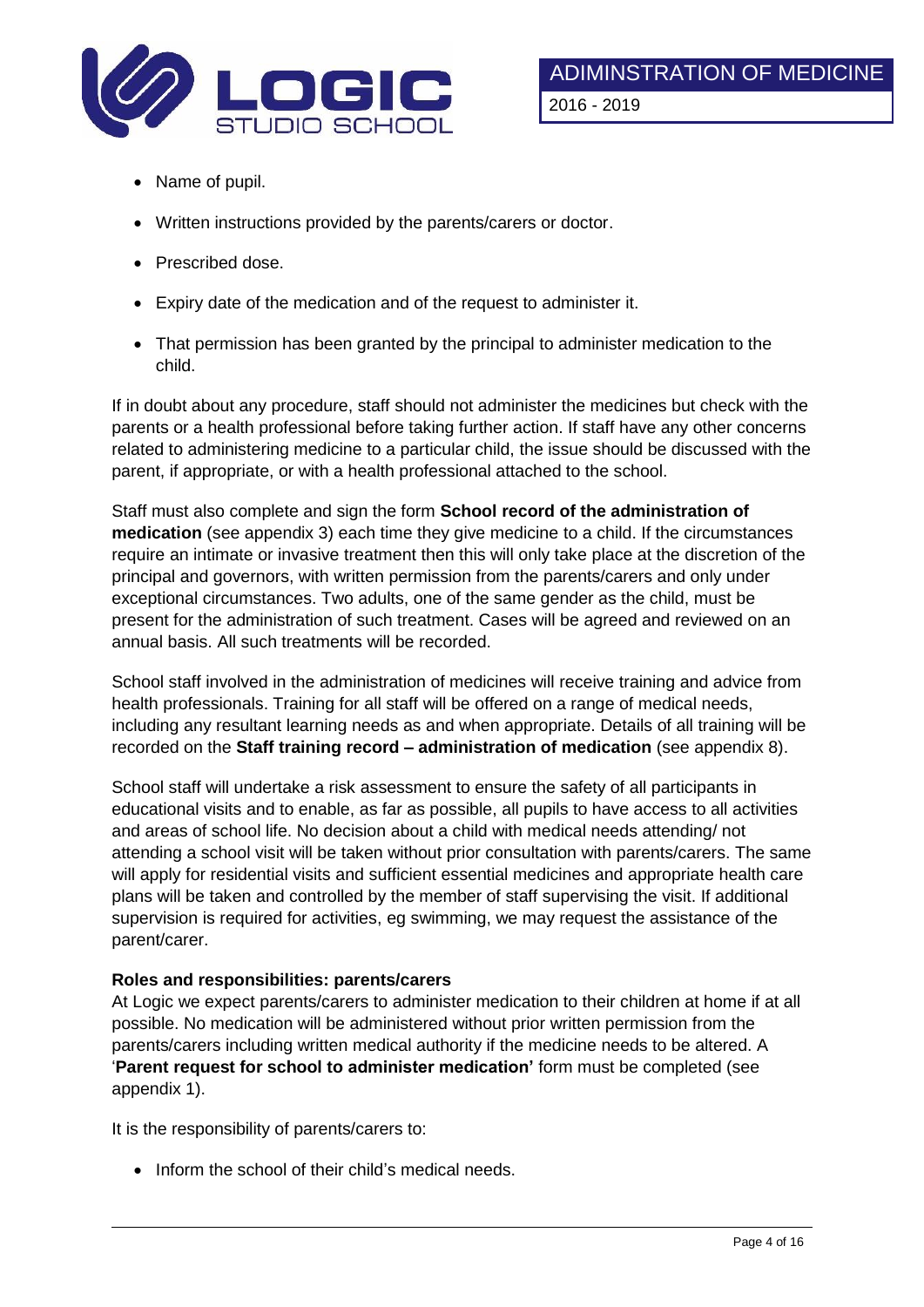

- Provide any medication in a container clearly labelled with the following:
	- o The child's name.
	- o Name of medicine.
	- o Dose and frequency of medication.
	- o Any special storage arrangements.
- Ensure that medicines have NOT passed the expiry date.

At the start of each school year, parents/carers should give the following information about their child's long-term medical needs.

The information must be updated regularly as and when required.

- Details of pupil's medical needs.
- Medication including any side effects.
- Allergies.
- Name of GP/consultants.
- Special requirements, eg dietary needs, pre-activity precautions.
- What to do and who to contact in an emergency.
- Cultural and religious views regarding medical care.

Written permission from parents/carers will be required for pupils to self-administer medicine(s). A '**Request to self-administer medication**' form (see appendix 2) must be completed.

#### **Carrying and storage of medicines**

For safety reasons, pupils are not allowed to carry medication unless agreed on an individual basis (see **Request for child to carry his/her own medication** – appendix 7). All other medicines must be handed into the administration office on entry to the school premises where it will be kept locked in the administration office and logged onto the school's file. Where children have been prescribed controlled drugs, staff must be made aware that these should be kept in safe custody. However, children could access them for self-medication if it is agreed that it is appropriate.

# **Monitoring and evaluation**

The school will monitor and review the individual needs of pupils and administer medicines in order to meet the all-round needs of each child on an on-going basis. An annual report to governors of the administration of medicines throughout the school will be prepared and analysed by the principal to monitor the efficacy of this policy and it will be evaluated in the light of its findings.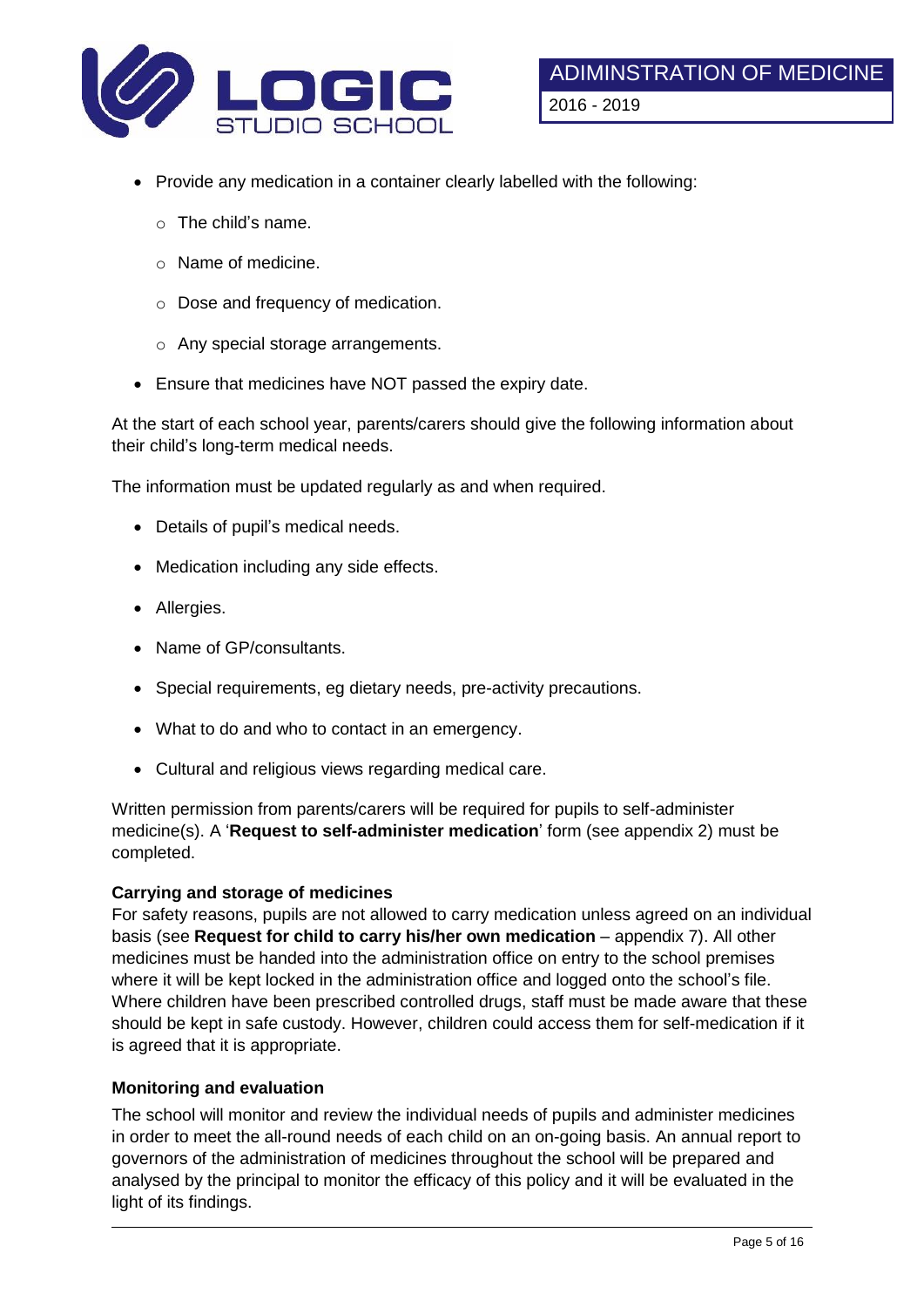

# **Reviewing**

The policy will be reviewed following the discussion by the governors of the annual report on administration of medicines and changed accordingly where necessary.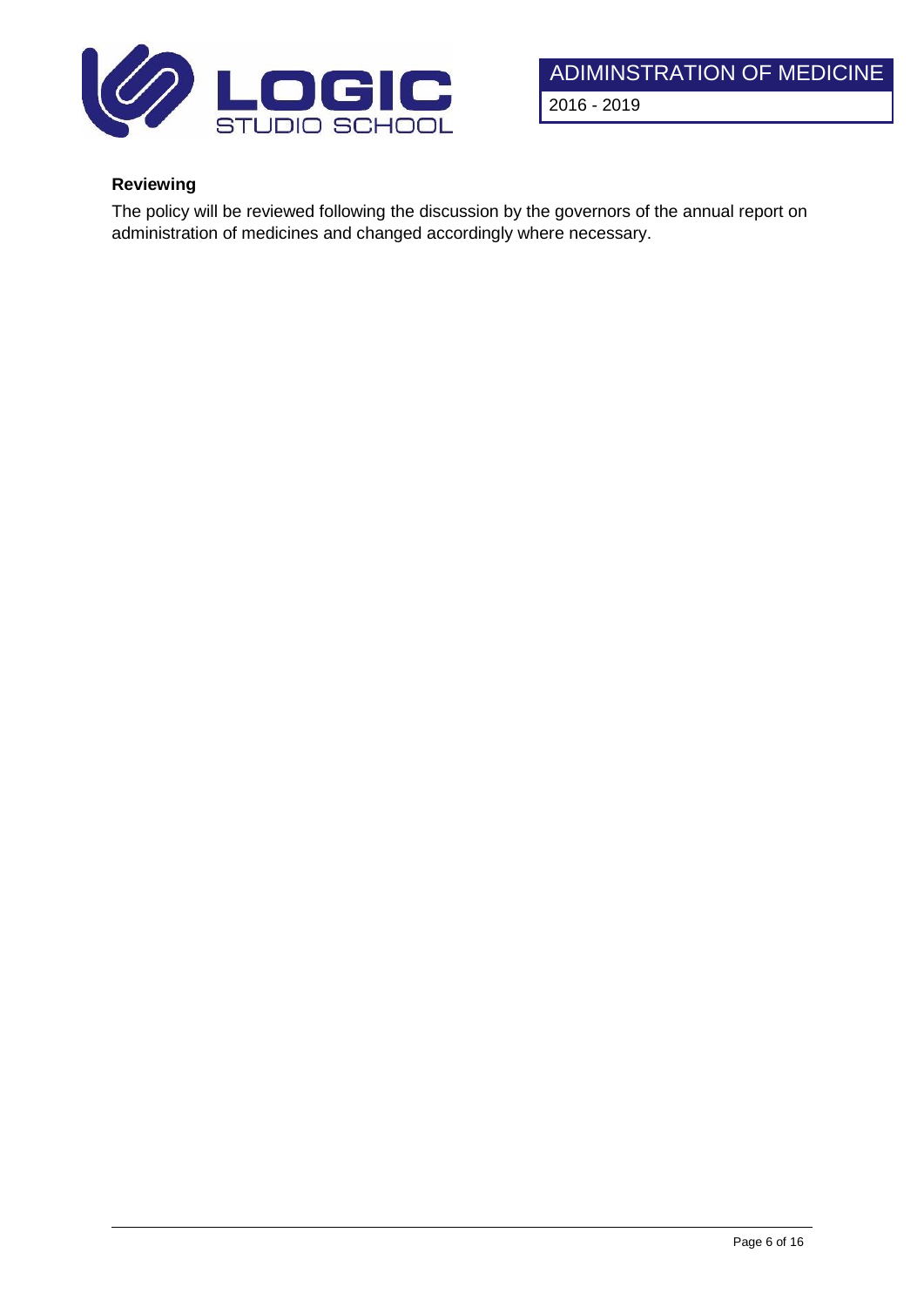

# **PARENT REQUEST FOR SCHOOL TO ADMINISTER MEDICATION**

School cannot give your child medicine unless you complete and sign this form **and** the principal has agreed that school staff can administer the medication.

#### **Personal details**

Name of pupil:

Contact telephone number:

Condition or illness:

#### **Medication**

Name/type of medication: (as described on the container)

Special storage requirements:

Date dispensed:

How long will your child take this medication?

#### **Full directions for use**

| Dosage:                                      |
|----------------------------------------------|
| Frequency/timing:                            |
| Method:                                      |
| Any particular problems with administration? |
| Side effects:                                |

## **Parental declaration**

I will ensure that the appropriate staff members are aware when medicine arrives at school. I will complete another form if any of the above information changes.

Signature: Date: Date: Date: Date: Date: Date: Date: Date: Date: Date: Date: Date: Date: Date: Date: Date: Date: Date: Date: Date: Date: Date: Date: Date: Date: Date: Date: Date: Date: Date: Date: Date: Date: Date: Date: D

Relationship to child: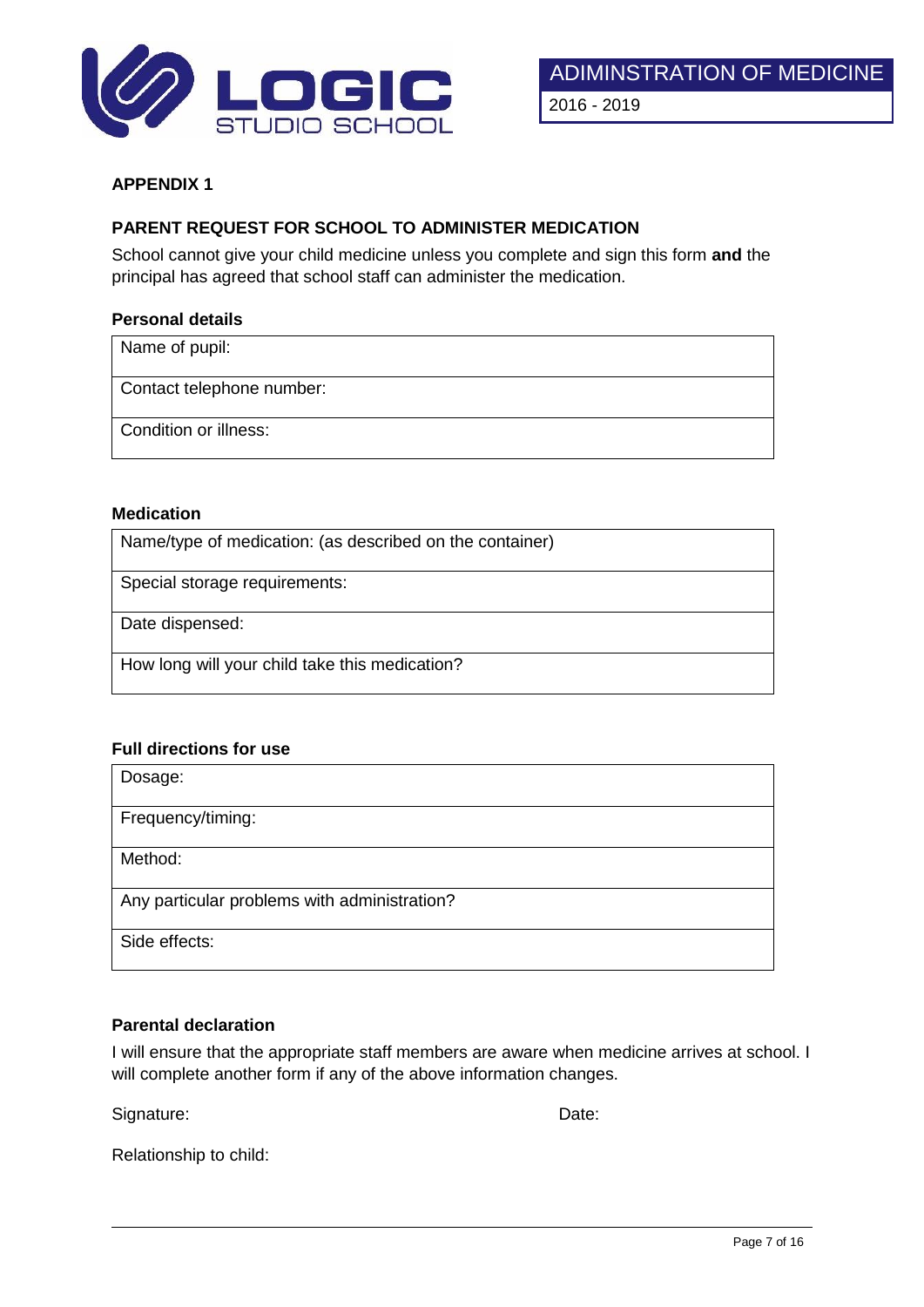

## **REQUEST TO SELF-ADMINISTER MEDICATION**

The school will not give your child permission to self-administer unless you complete and sign this form **and** the principal has agreed to self-administration.

#### **Personal details**

Name of pupil:

Contact telephone number:

Condition or illness:

#### **Medication**

Name/type of medication:(as described on the container)

Special storage requirements:

Date dispensed:

For how long will your child administer this medication?

## **Full directions for use**

| Dosage:                                      |
|----------------------------------------------|
| Frequency/timing:                            |
| Method:                                      |
| Any particular problems with administration? |
| Side effects:                                |

#### **Parental declaration**

I will ensure that the appropriate staff members are aware when medicine arrives at school. I will complete another form if any of the above information changes.

Signature: Date: Date: Date: Date: Date: Date: Date: Date: Date: Date: Date: Date: Date: Date: Date: Date: Date: Date: Date: Date: Date: Date: Date: Date: Date: Date: Date: Date: Date: Date: Date: Date: Date: Date: Date: D

Relationship to child: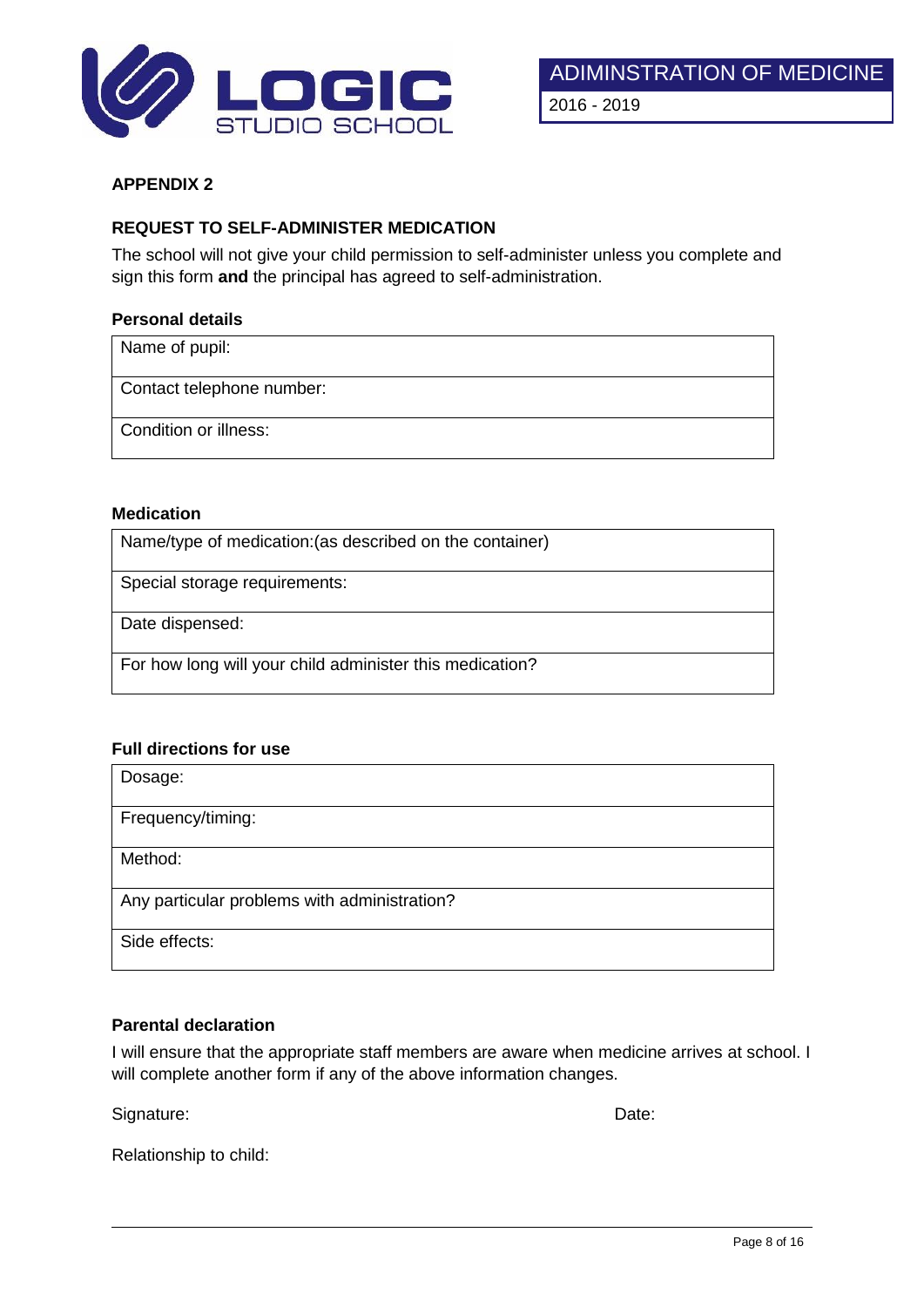

## **SCHOOL RECORD OF THE ADMINISTRATION OF MEDICATION**

Name of pupil:

Name of medication:

Dosage:

| Date and time<br>of<br>administration<br>(or refusal) | Administrator | Alteration to<br>medication ((if<br>any) | Side effects (if<br>any) | Signature (of<br>staff member<br>or pupil if self-<br>administering) |
|-------------------------------------------------------|---------------|------------------------------------------|--------------------------|----------------------------------------------------------------------|
|                                                       |               |                                          |                          |                                                                      |
|                                                       |               |                                          |                          |                                                                      |
|                                                       |               |                                          |                          |                                                                      |
|                                                       |               |                                          |                          |                                                                      |
|                                                       |               |                                          |                          |                                                                      |
|                                                       |               |                                          |                          |                                                                      |
|                                                       |               |                                          |                          |                                                                      |
|                                                       |               |                                          |                          |                                                                      |
|                                                       |               |                                          |                          |                                                                      |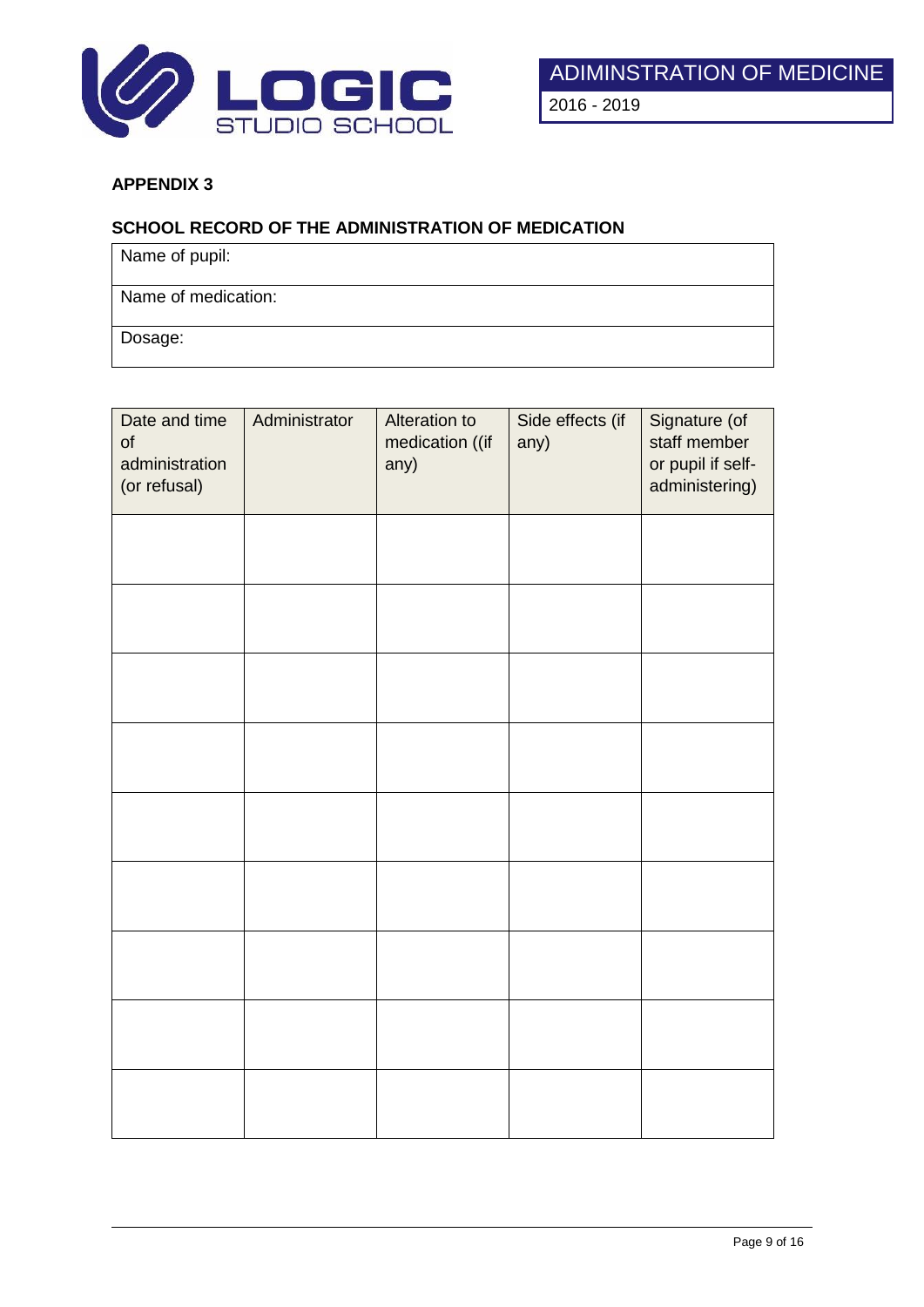

# **CONTACTING EMERGENCY SERVICES**

(School to pre-load this form, as far as possible, with all relevant information.)

| information:                                                                                          | Request for an ambulance: dial 999, ask for ambulance and be ready with the following |
|-------------------------------------------------------------------------------------------------------|---------------------------------------------------------------------------------------|
| School's telephone number                                                                             |                                                                                       |
| School location                                                                                       |                                                                                       |
| School postcode                                                                                       |                                                                                       |
| Give the exact location in the<br>school/setting                                                      |                                                                                       |
| Give your name                                                                                        |                                                                                       |
| Give name of child/adult and a brief<br>description of their symptoms                                 |                                                                                       |
| Inform ambulance control of the best<br>entrance and state where the crew<br>will be met and taken to |                                                                                       |
| Date and time of call                                                                                 |                                                                                       |

# **Speak clearly and slowly and be ready to repeat information if asked**

**Put a completed copy of this form by the telephone**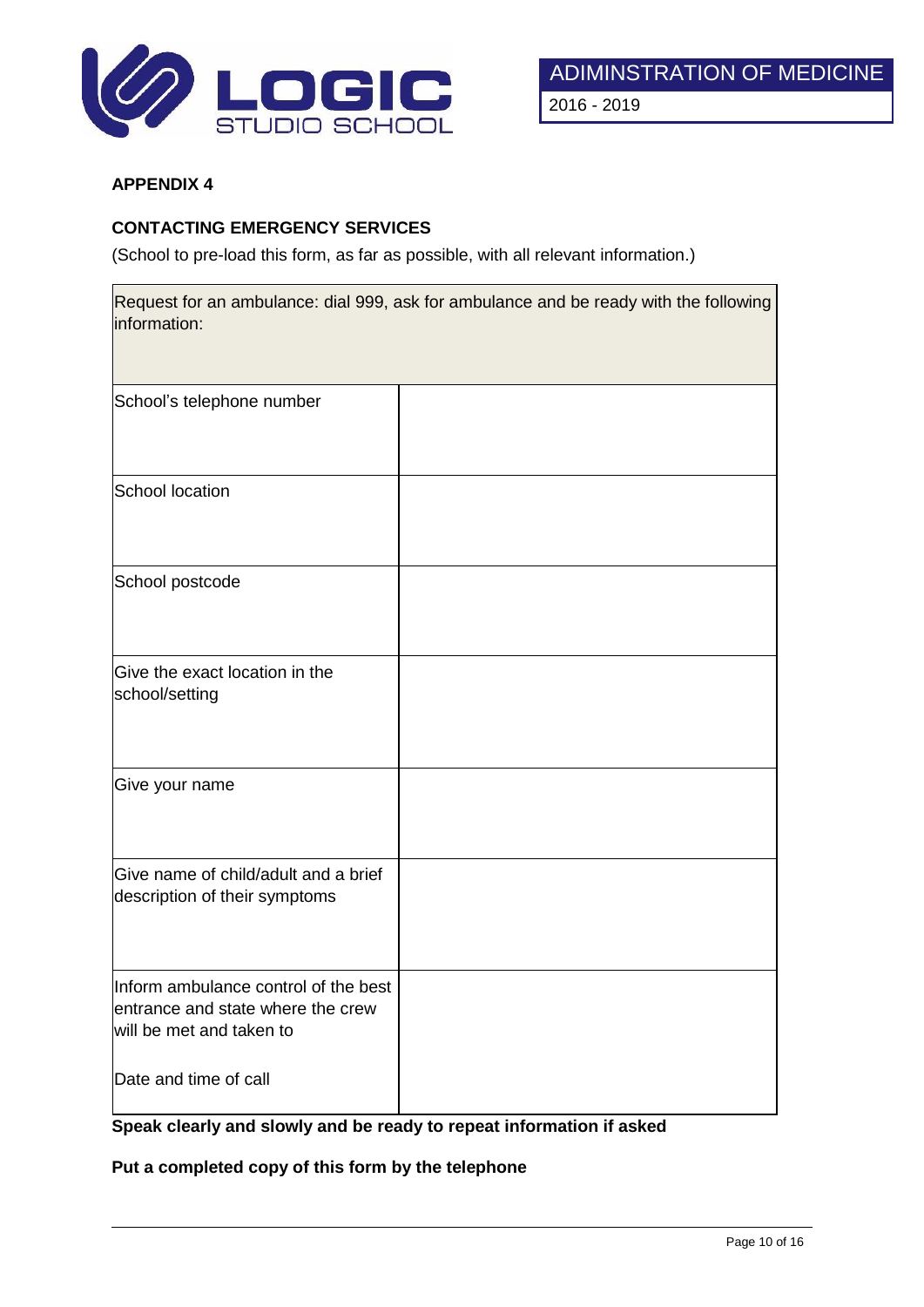

2016 - 2019

# **APPENDIX 5**

## **PUPIL'S HEALTHCARE PLAN**

| Name of school                 |  |
|--------------------------------|--|
| Child's name                   |  |
| Group/class/form               |  |
| Date of birth                  |  |
| Child's address                |  |
| Medical diagnosis or condition |  |
| Date                           |  |
| <b>Review date</b>             |  |

# **Family contact information**

| Name          |        |
|---------------|--------|
| Phone numbers | work   |
|               | home   |
|               | mobile |
| Name          |        |
| Phone numbers | work   |
|               | home   |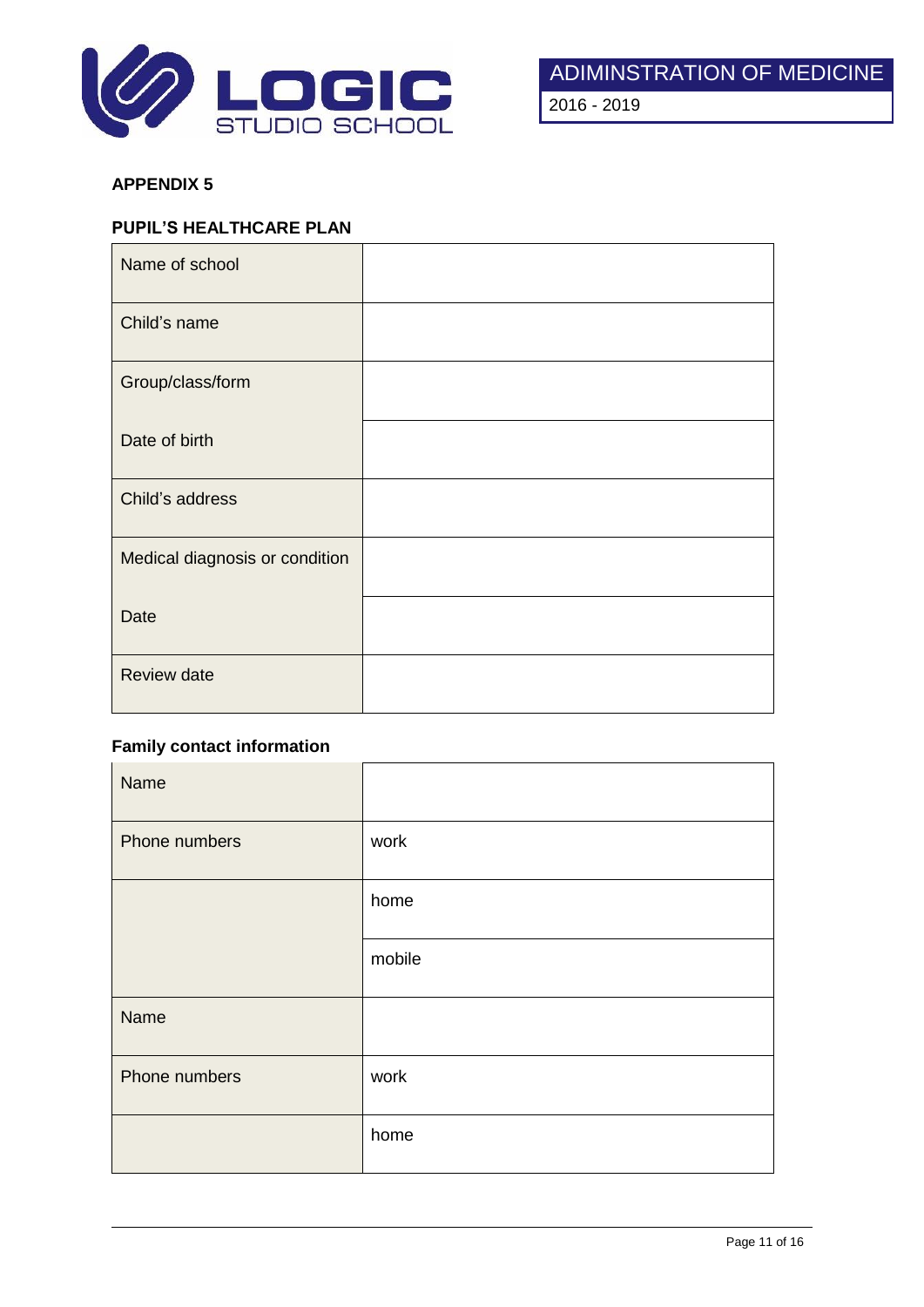

2016 - 2019

| mobile |
|--------|
|        |

#### **Clinic/hospital contact**

| Name         |  |
|--------------|--|
| Phone number |  |
| GP           |  |
| Name         |  |
| Phone number |  |

# **Describe medical needs and give details of child's symptoms**

# **Daily care requirements (eg before sport/at lunchtime)**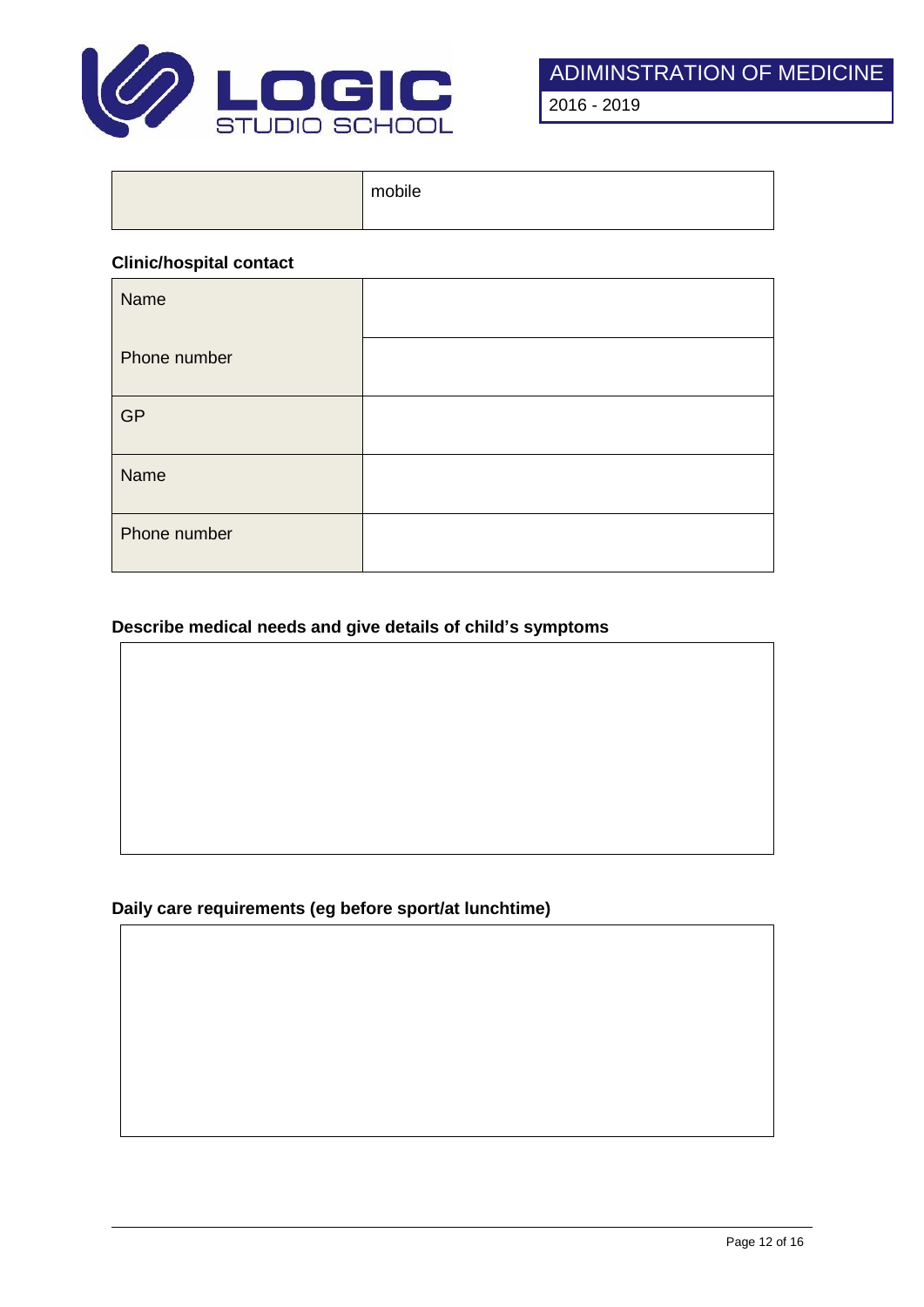

**Describe what constitutes an emergency for the child, and the action to take if this occurs**

# **Follow-up care**

**Who is responsible in an emergency (state if different for off-site activities)**

### **Form copied to**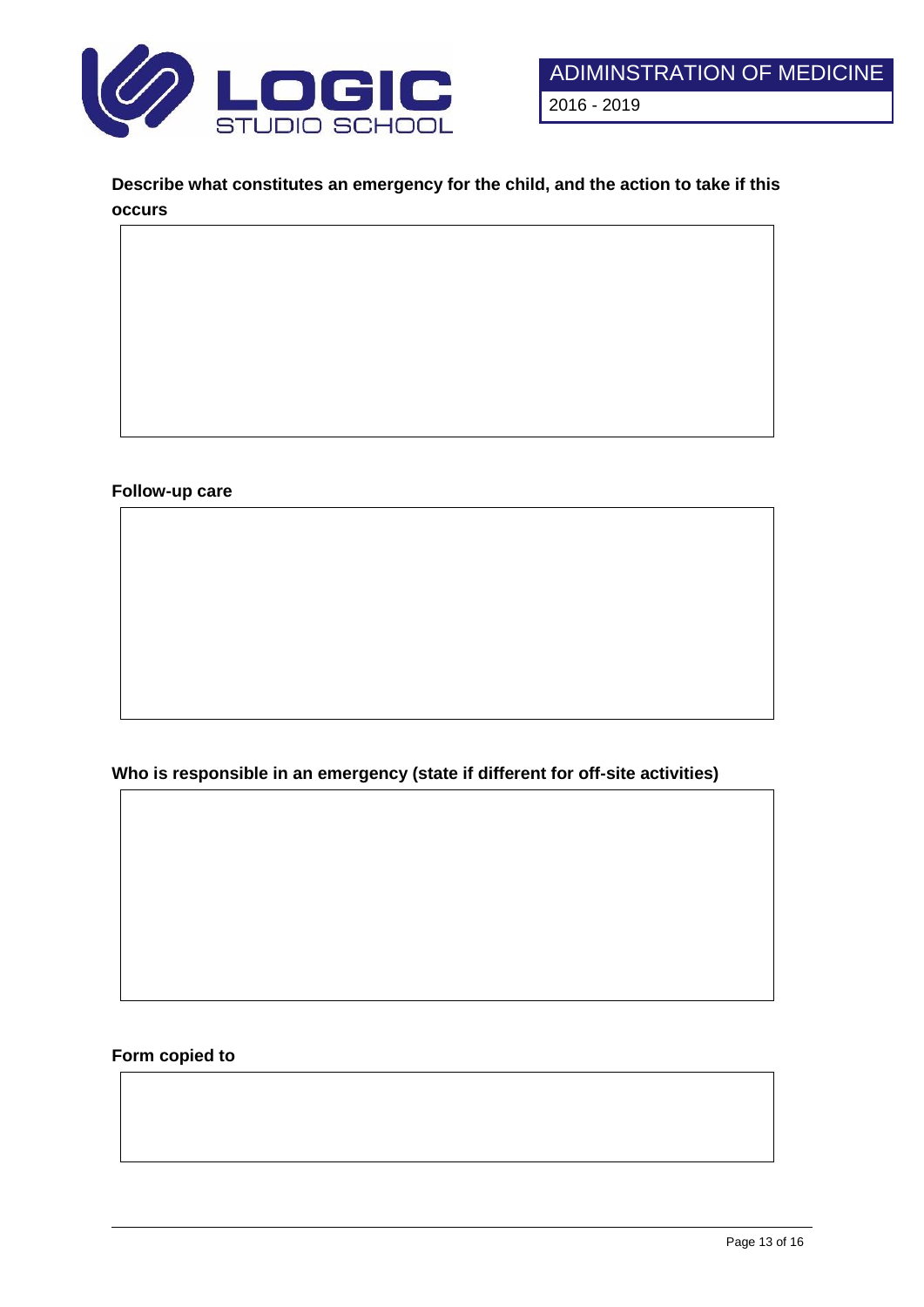

## **PRINCIPAL/HEAD OF SETTING AGREEMENT TO ADMINISTER MEDICATION**

| Name of school |  |  |  |
|----------------|--|--|--|
|                |  |  |  |

| It is agreed that   | (name of child)                                                        |
|---------------------|------------------------------------------------------------------------|
| will receive        | (quantity and name of medicine)                                        |
| every school day at | (times medicine to be administered eg lunchtime or<br>afternoon break) |

| Name of child:                       | Will be given/supervised while he/she<br>takes their medication by:              |
|--------------------------------------|----------------------------------------------------------------------------------|
|                                      | (member of staff)                                                                |
| This arrangement will continue until |                                                                                  |
|                                      |                                                                                  |
|                                      | (either end date of course of medicine<br>or until instructed by parents/carers) |

Date:

Signed:

(Principal/named member of staff)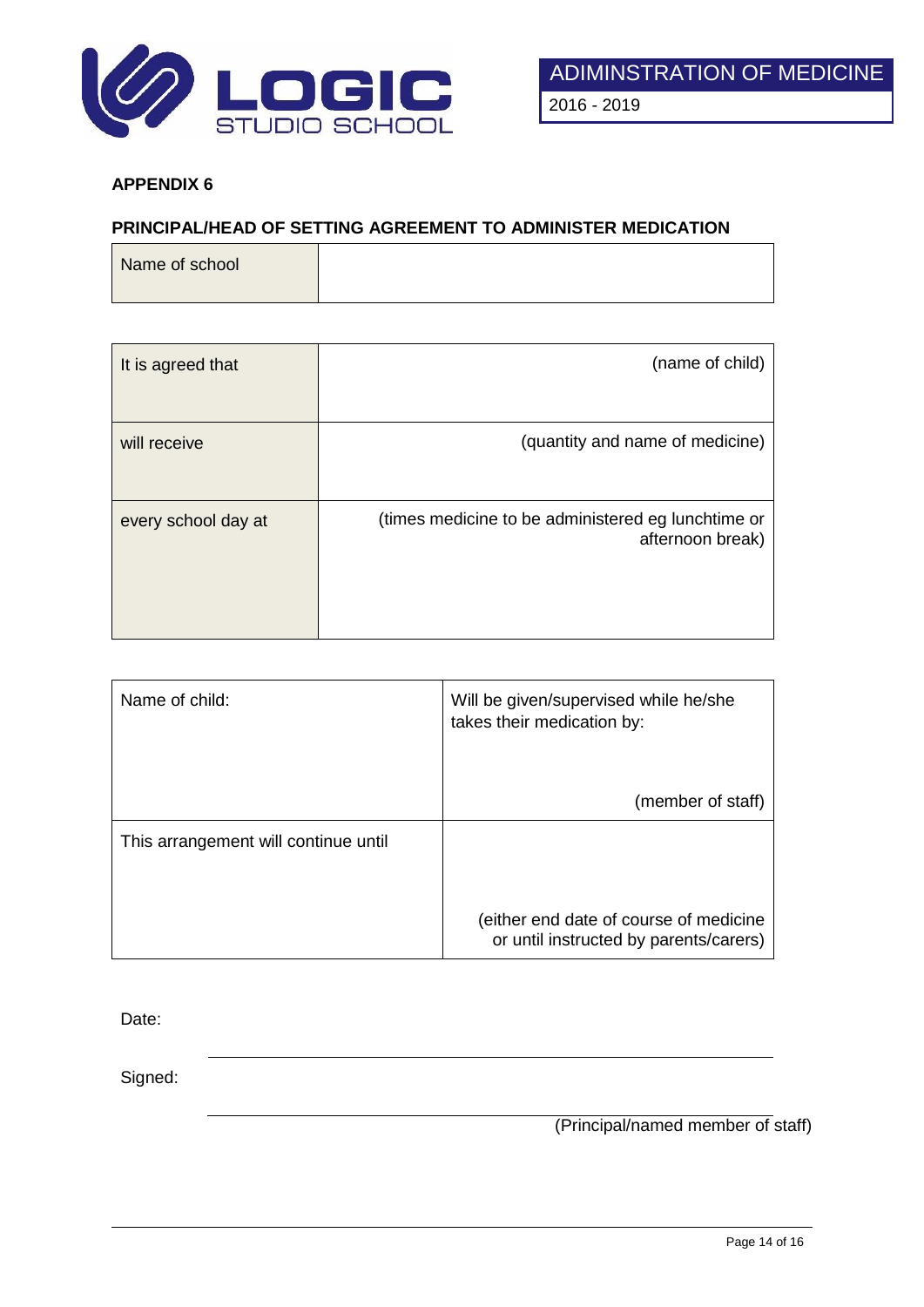

## **REQUEST FOR CHILD TO CARRY HIS/HER OWN MEDICATION**

This form must be completed by parents/carers.

If more than one medicine is to be given, a separate form should be completed for each one.

#### **If staff have any concerns discuss this request with healthcare professionals**

| Name of school/setting                    |  |
|-------------------------------------------|--|
| Child's name                              |  |
| Group/class/form                          |  |
| <b>Address</b>                            |  |
| Name of medicine                          |  |
| Procedures to be taken in an<br>emergency |  |

## **Contact information**

| Name                  |        |
|-----------------------|--------|
| Telephone numbers     | home   |
|                       | mobile |
|                       | work   |
| Relationship to child |        |
|                       |        |

I would like my son/daughter to keep his/her medicine on him/her for use as necessary.

Signed:………………………………………………………… Date ……………………………